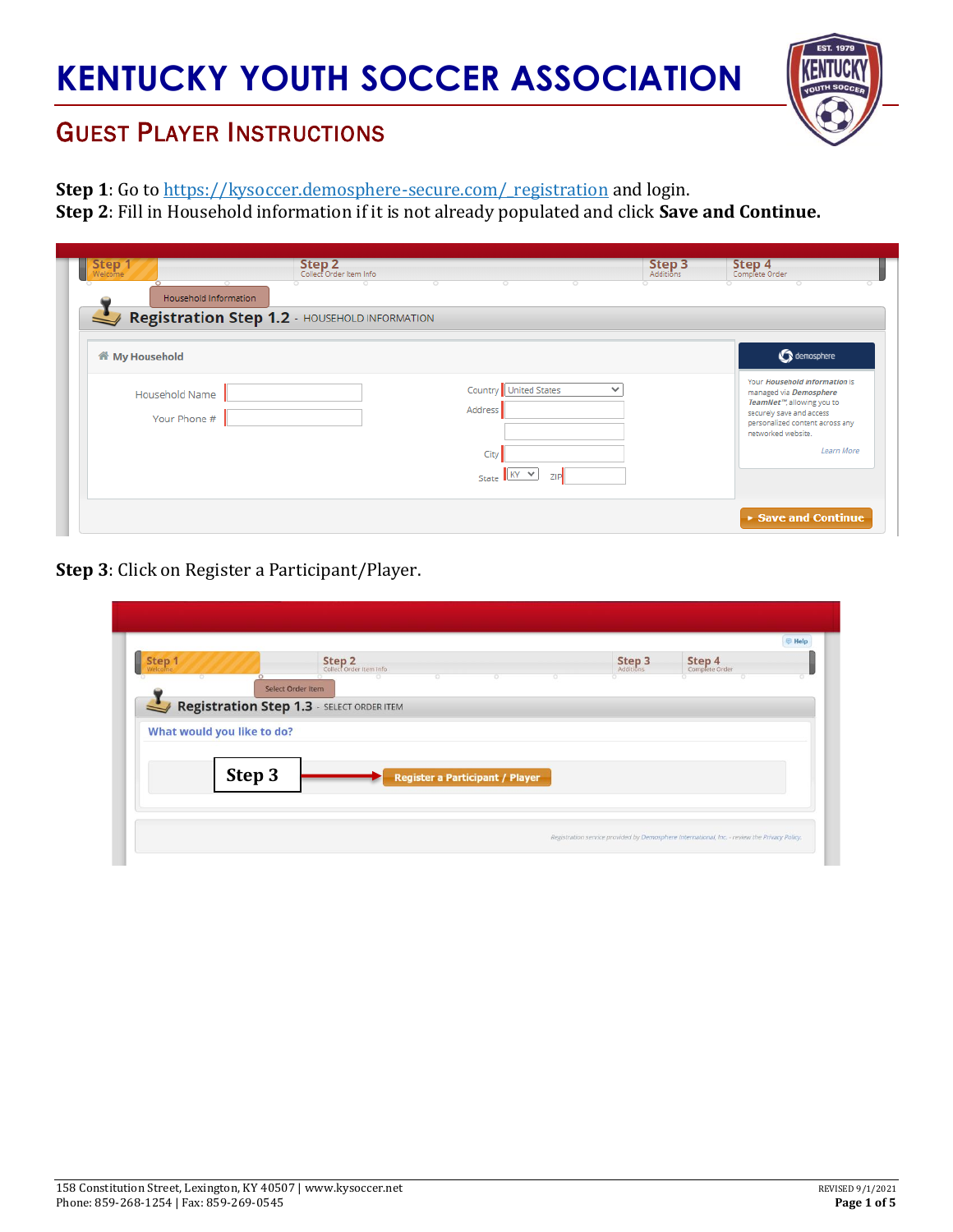

## GUEST PLAYER INSTRUCTIONS

**Step 4**: Select a member to register. The team manager/coach should be completing the registration, so please use yourself as the member to register. Click **Save and Continue.**

| $\bullet$<br>畾<br>ы<br><b>EST, 1979</b>  | KENTUCKY<br><b>YOUTH SOCCER ASSOCIATION</b>                                                                             |                               |        | Site Map Calendar Login                                                                                                                                                                                                   |
|------------------------------------------|-------------------------------------------------------------------------------------------------------------------------|-------------------------------|--------|---------------------------------------------------------------------------------------------------------------------------------------------------------------------------------------------------------------------------|
| Step 1                                   | Step 2<br>Collect Order Item Info<br><b>Identify Participant</b><br><b>Registration Step 2.1 . IDENTIFY PARTICIPANT</b> | Step 4                        | Step 3 | <b>E</b> Help<br>Step 4<br>Complete Order                                                                                                                                                                                 |
| Select Household Member to Register<br>C | $\circ$                                                                                                                 | <b>Create New Member</b><br>О |        | <b>C</b> demosphere<br>Your Household Members are<br>managed via Demosphere<br>TeamNet <sup>re</sup> , allowing you to<br>securely save and access<br>personalized content across any<br>networked website.<br>Learn More |
| ← Back / Edit                            |                                                                                                                         |                               |        | <b>Save and Continue</b><br>Registration service provided by Demosphere International, Inc. - review the Privacy Policy.                                                                                                  |

**Step 5**: **Select Guest Players – 2021-22** from the Drop-Down bar for the registration program and click **continue.**

| You are registering: TestManager Kirkpatrick                                                   |                                       |                          | <b>E</b> Help |
|------------------------------------------------------------------------------------------------|---------------------------------------|--------------------------|---------------|
| Step 1<br>Step <sub>2</sub><br>Collect Order Item Info<br><b>Welcome</b><br>$\circ$<br>$\circ$ | Step <sub>3</sub><br><b>Additions</b> | Step 4<br>Complete Order |               |
| <b>Select Season</b>                                                                           |                                       |                          |               |
| Registration Step 2.2 SELECT SEASON                                                            |                                       |                          |               |
| <b>Select an Open Registration Se</b><br>Step 5                                                |                                       |                          |               |
| Select the Season you are registering TestManager Kirkpatrick (01-96-1985) for:                |                                       |                          |               |
|                                                                                                |                                       |                          |               |
|                                                                                                |                                       |                          |               |
| Guest Players - 2021-22                                                                        |                                       | <b>Continue</b>          |               |
| Permission to Travel - 2021-22                                                                 |                                       |                          |               |
|                                                                                                |                                       |                          |               |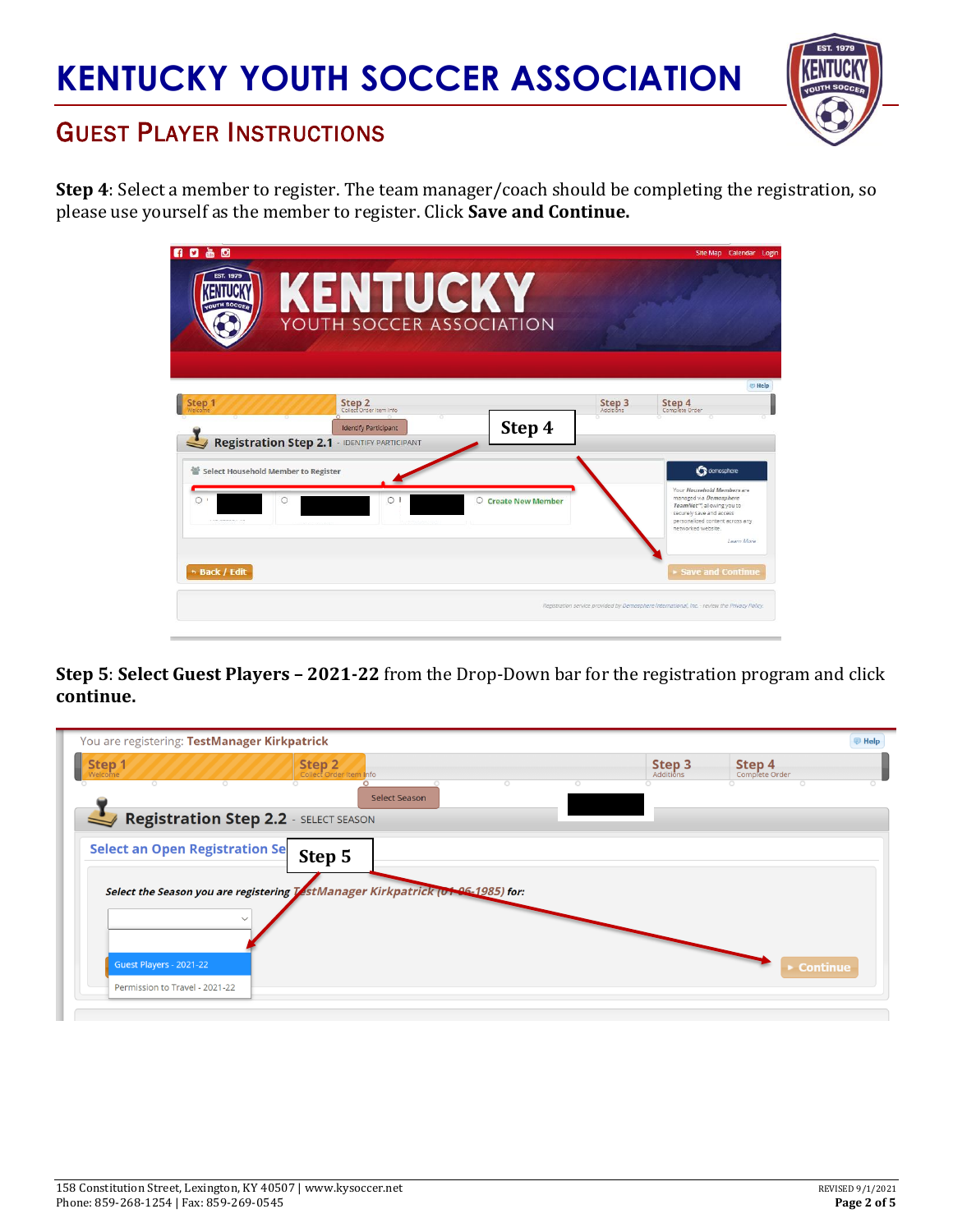

### GUEST PLAYER INSTRUCTIONS

**Step 6**: Fill out the following sections:

- **Team Information**
- **Tournament/Game Information**
- **Requestor Information**
- **Guest Players**

| <b>Team Information</b>                 |  |
|-----------------------------------------|--|
| Kentucky Youth Soccer Club Name:        |  |
| <b>Team Name:</b>                       |  |
| <b>Team Number:</b>                     |  |
| Team Age Group: Select One $\vee$       |  |
| Playing Year: $2021-22 \times$          |  |
| Host org affiliation w/USSF (ex: USYS): |  |
| Head Coach Name:                        |  |
| <b>Head Coach Email:</b>                |  |
| <b>Assistant Coach 1:</b>               |  |
| <b>Assistant Coach 2:</b>               |  |
| <b>Team Manager Name:</b>               |  |
| <b>Team Manager Email:</b>              |  |
|                                         |  |

#### **Tournament Information**

| Tournament Name:                            |  |
|---------------------------------------------|--|
|                                             |  |
| Tournament City and State:                  |  |
|                                             |  |
| <b>Tournament Country</b>                   |  |
|                                             |  |
| Tournament Director/Contact: <mark>-</mark> |  |
|                                             |  |
| Tournament Contact Phone:                   |  |
|                                             |  |
| Tournament Contact Email:                   |  |
|                                             |  |
| Dates of Tournament:                        |  |
|                                             |  |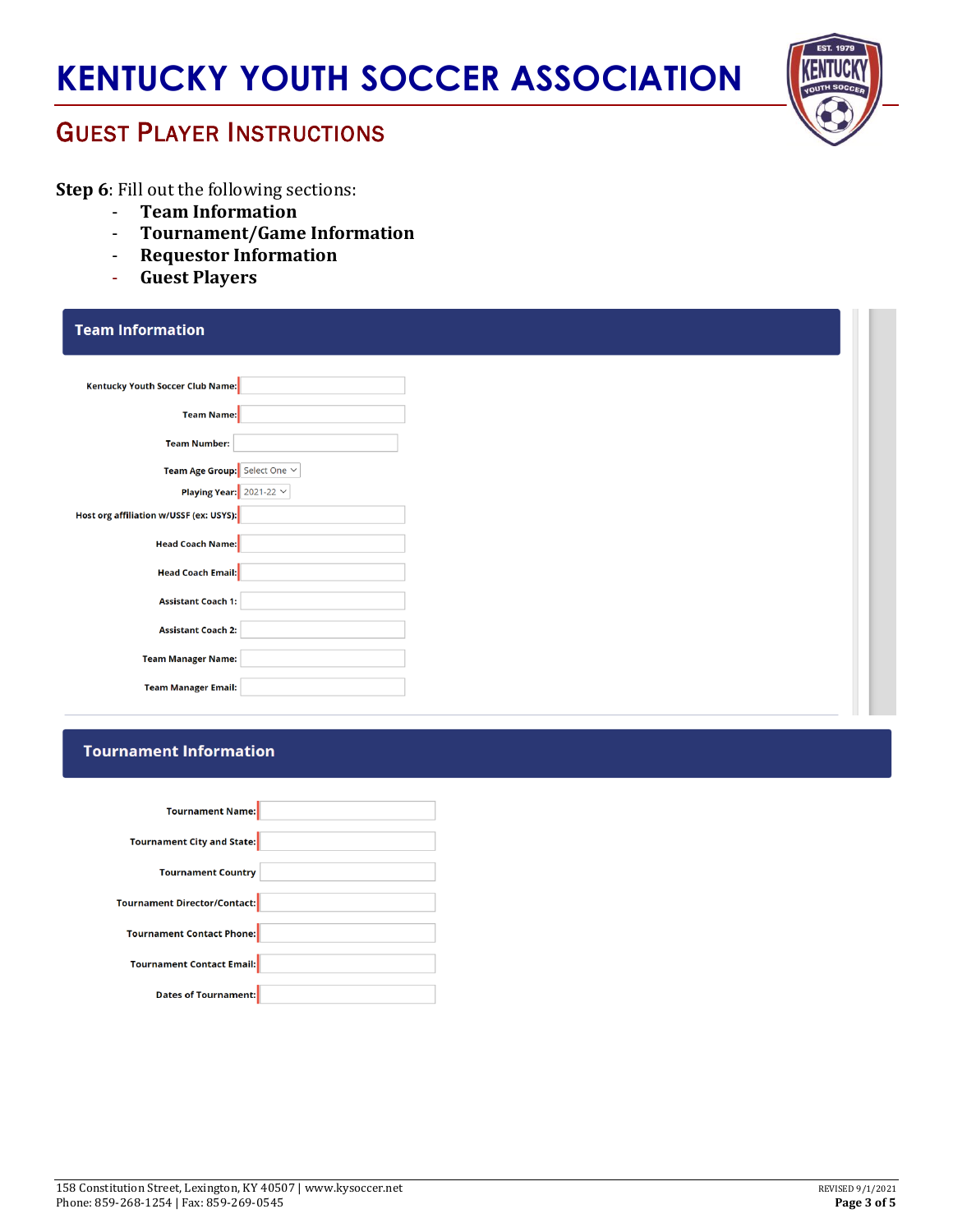

## GUEST PLAYER INSTRUCTIONS

| <b>Requestor Information</b>                     |  |
|--------------------------------------------------|--|
| Requestor Name:                                  |  |
| Requestor Role (i.e. Coach, Team Manager, etc.): |  |
| Requestor Email:                                 |  |
| Requestor Phone:                                 |  |
|                                                  |  |
|                                                  |  |
|                                                  |  |
| <b>Guest Players</b>                             |  |
| <b>Guest Player 1:</b>                           |  |
| Player Name:                                     |  |
| Player Date of Birth:                            |  |
| Player Pass #:                                   |  |
| Home Team Name:                                  |  |
| <b>Guest Player 2:</b>                           |  |
| <b>Player 2 Name:</b>                            |  |
| Player 2 Date of Birth:                          |  |
| Player 2 Pass #:                                 |  |
| Player 2 Home Team Name:                         |  |
| <b>Guest Player 3:</b>                           |  |
| Player 3 Name:                                   |  |

**Step 7**: Review the information to confirm it is correct and click on **continue** at the bottom of the page.

**Step 8**: If you have another tournament/game/event with guest players, **click on register a participant/player to** complete a second registration OR click on **No, Proceed to Next Step** if you are done.

|                                                           |                            | <b>E</b> Help                                                                                |
|-----------------------------------------------------------|----------------------------|----------------------------------------------------------------------------------------------|
| Step 1<br>Step 2<br>Collect Order Item Info               | Step 3<br>Additions        | <b>Step 4</b> Complete Order                                                                 |
| $\circ$<br>$\circ$<br>$\circ$<br>$\circ$<br>$\circ$       | <b>Register Another</b>    |                                                                                              |
| <b>Registration Step 3.1</b> - REGISTER ANOTHER           |                            |                                                                                              |
| Do you have an additional registration to make?<br>Step 8 |                            |                                                                                              |
| <b>Register a Participant / Player</b>                    | ▶ No, Proceed to Next Step |                                                                                              |
|                                                           |                            |                                                                                              |
|                                                           |                            |                                                                                              |
|                                                           |                            | Registration service provided by Demosphere International, Inc. - review the Privacy Policy. |